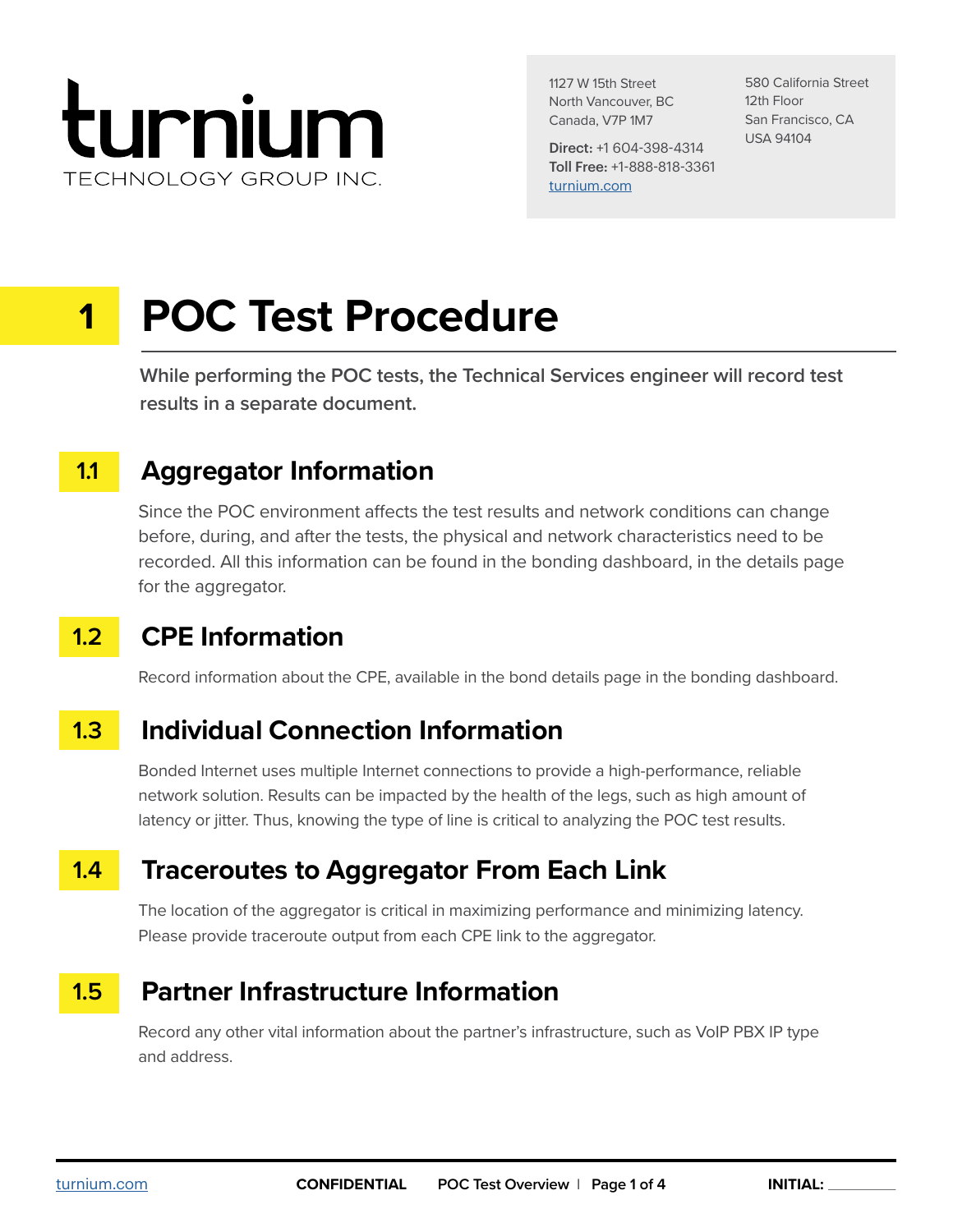## **Test Descriptions and Instructions 2**

## **2.1 Individual Internet Connection Tests**

The performance of the bonded connection depends on the performance of the individual legs. The first step of the POC is to test each leg to establish the expected bonded performance.

#### 2.1.1 Throughput tests

These speed tests can be executed using the speed test functionality in the bonding web interface. Record all results in Mbps.

#### 2.1.2 Latency and jitter tests

Latency and jitter are recorded by pinging the aggregator from the CPE. Record all results in milliseconds (ms).

## **2.2 Bonding tests**

The collection of individual links is called a bond. This session is presented on the CPE and aggregator as "tun" interfaces. Bonded throughput can be monitored by watching the throughput on the tun interfaces.

#### 2.2.1 Aggregated throughput- compression disabled

Ensure compression and QoS are disabled.

Test the aggregated link speed with one of the following methods:

Use a browser-based test: speedtest.net, speakeasy.net/speedtest/, or similar. Ideally, the speed test site should be hosted on the same network as the aggregator. This will reduce the chance that external network problems will impact the test.

Download a file from the aggregator to the CPE or test client, and upload a file from the CPE to the aggregator.

Test both download and upload throughput.

The bonded throughput should be 85% or more of the combined speeds seen in test 3.1.1.

#### 2.2.2 Aggregated throughput- compression enabled

Enable compression and repeat the tests from 3.2.1.

Compare compressed throughput to the uncompressed throughput from test 3.2.1. The results should be 3-7 times higher.

Disable compression.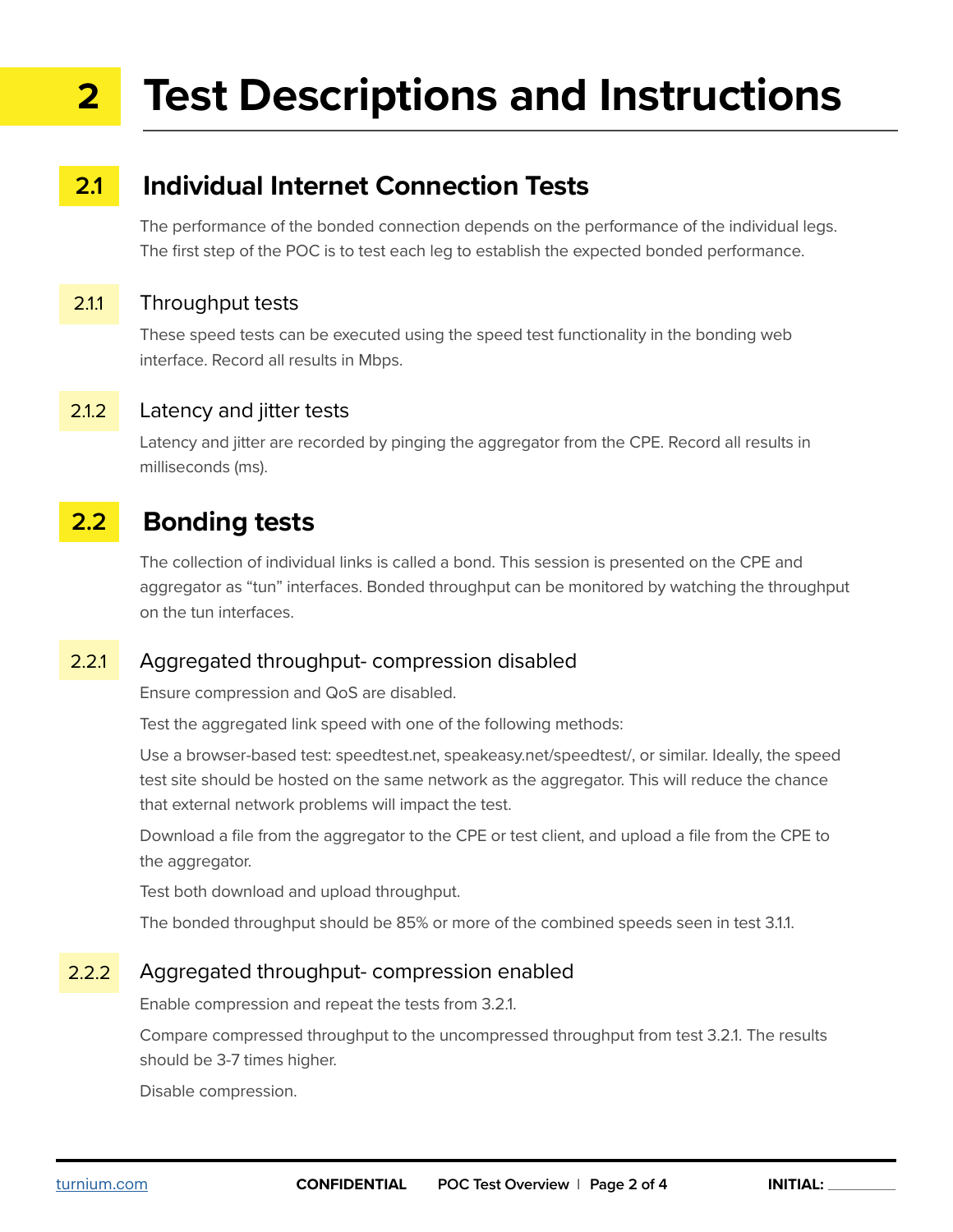## **2.3 Failvoer tests**

The bi-directional failover technology performs seamless failover and recovery from loss of connectivity. Benefits include:

- Automated link removal and recovery
- No dropped VoIP calls on failover
- Lossless connection failover

For these tests, configure all legs as non-failover. That is, every leg is a permanent part of the bond.

#### 2.3.1 Lose one leg

With all legs up, download a large file. Disconnect the Ethernet cable for one leg. The download should slow down but continue uninterrupted. The bonding dashboard should show a red icon for that leg, indicating that it has failed.

#### 2.3.2 Lose two legs

If the CPE has only two legs, skip this test.

Disconnect the Ethernet cable for a second leg. The download should slow down but continue uninterrupted. The bonding dashboard should show that two legs have failed.

#### 2.3.3 Leg recovery

Reconnect all failed legs. The download should resume the original speed and the dashboard should show all legs up.

#### 2.3.4 Failover VoIP test

Perform one of the following procedures:

- 1. Start a VoIP call. During the call, disconnect one leg. The call should continue uninterrupted, losing 0.5 seconds of speech or less.
- 2. Start a ping between the CPE and aggregator at a 50 ms interval. Disconnect one leg. Stop the ping. The ping should report 6 or fewer packets lost.

Reconnect the leg.